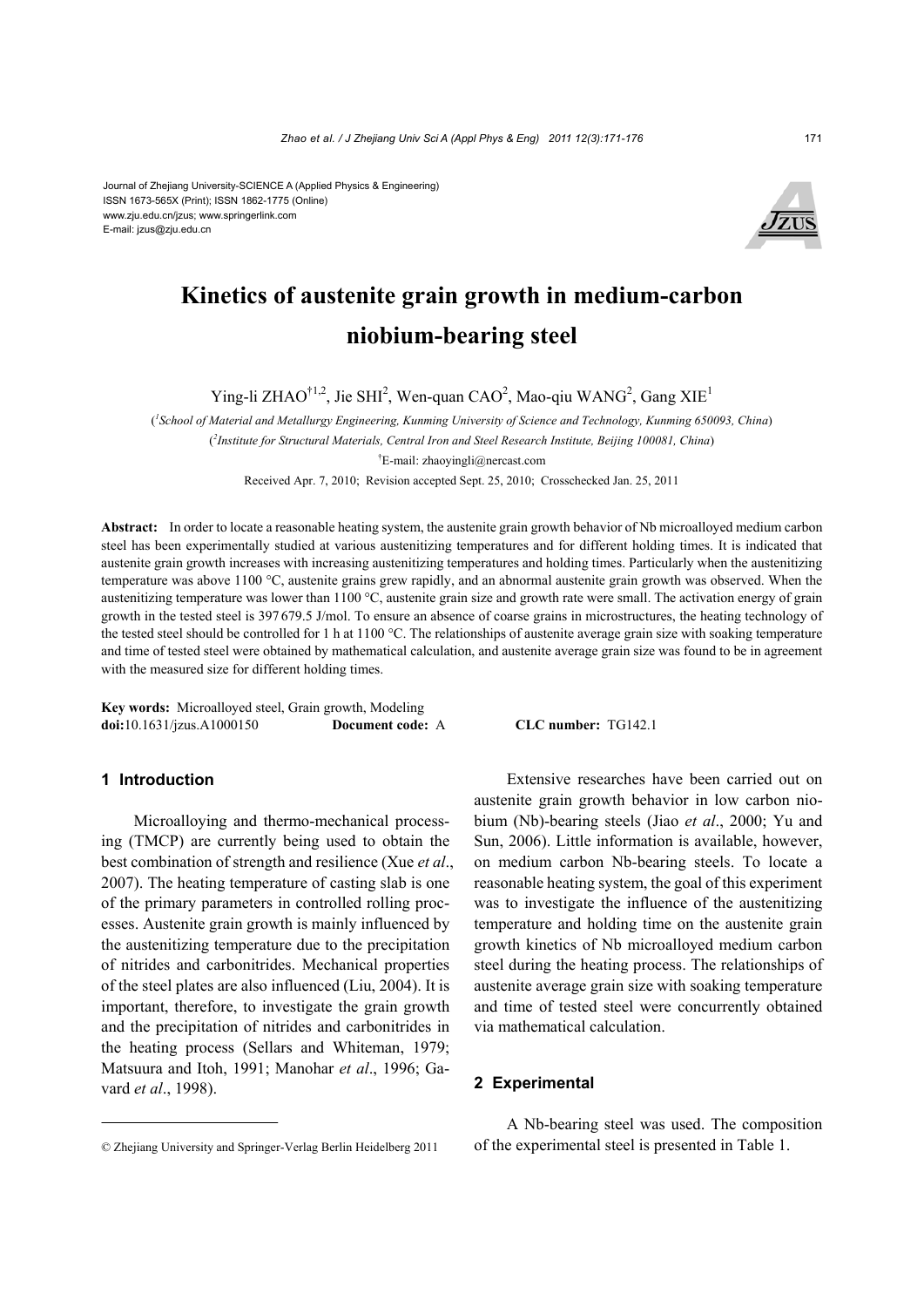| Table 1 Chemical compositions of the steel investigated |  |  |  |  |      |  |  |
|---------------------------------------------------------|--|--|--|--|------|--|--|
| Element C Si Mn Nb                                      |  |  |  |  | - 82 |  |  |
| Composition 0.26 1.56 0.94 0.044 0.007 0.0069 0.0042    |  |  |  |  |      |  |  |

Cylindrical specimens (Φ8 mm×15 mm) were prepared for the experiment. The specimens were heated to different temperatures (950, 1000, 1050, 1100, 1150, and 1200 °C) and held for different times  $(0, 0.5, 1, 3, and 5 h)$  using an electric furnace chamber. Upon extraction from the furnace, the specimens were immediately immersed in water. To show the prior austenite grain boundaries, the immersed specimens were treated with a saturated picric acid aqueous solution using a small amount of the wetting agent. Austenite grains were subsequently observed by optical microscope. The austenite grain size was measured and evaluated using the average linear intercept method by software Sisc-Ias. To obtain a grain size distribution, a minimum of 200 grains were measured for each specimen.

## **3 Results and discussion**

## **3.1 Austenite grain coarsening behavior**

Fig. 1 shows the austenite grain morphologies of the tested steel austenitized at different temperatures for 1 h. According to Fig. 1, it can be seen that the austenite grain coarsens with increasing temperatures.

The average austenite grain size as a function of heating temperature for 0.5 and 1 h is shown in Fig. 2. As shown in Fig. 2, the austenite grain of the tested steel at different temperatures for 0.5 h is finer than that of the steel for 1 h, and the mean grain size seems to grow incrementally with increasing temperature. Fig. 3 shows the relationship between soaking temperatures and grain sizes for different holding times. When the heating temperature was above 1100 °C for 1 h, abnormal austenite grain growth was observed, showing austenite grain sizes above 100 μm. Moreover, it was observed that grain sizes above 100 μm increased when exposed to different soaking temperatures for 0.5 h at each temperature. The grain coarsening temperature of the experimental steel was approximately 1100 °C.



**Fig. 2 Effect of soaking temperature on the austenite** 



**Fig. 1 Morphologies of austenite grain in experimental steel heated at different temperatures for 1 h**  (a) 950 °C; (b) 1000 °C; (c) 1050 °C; (d) 1100 °C; (e) 1150 °C; (f) 1200 °C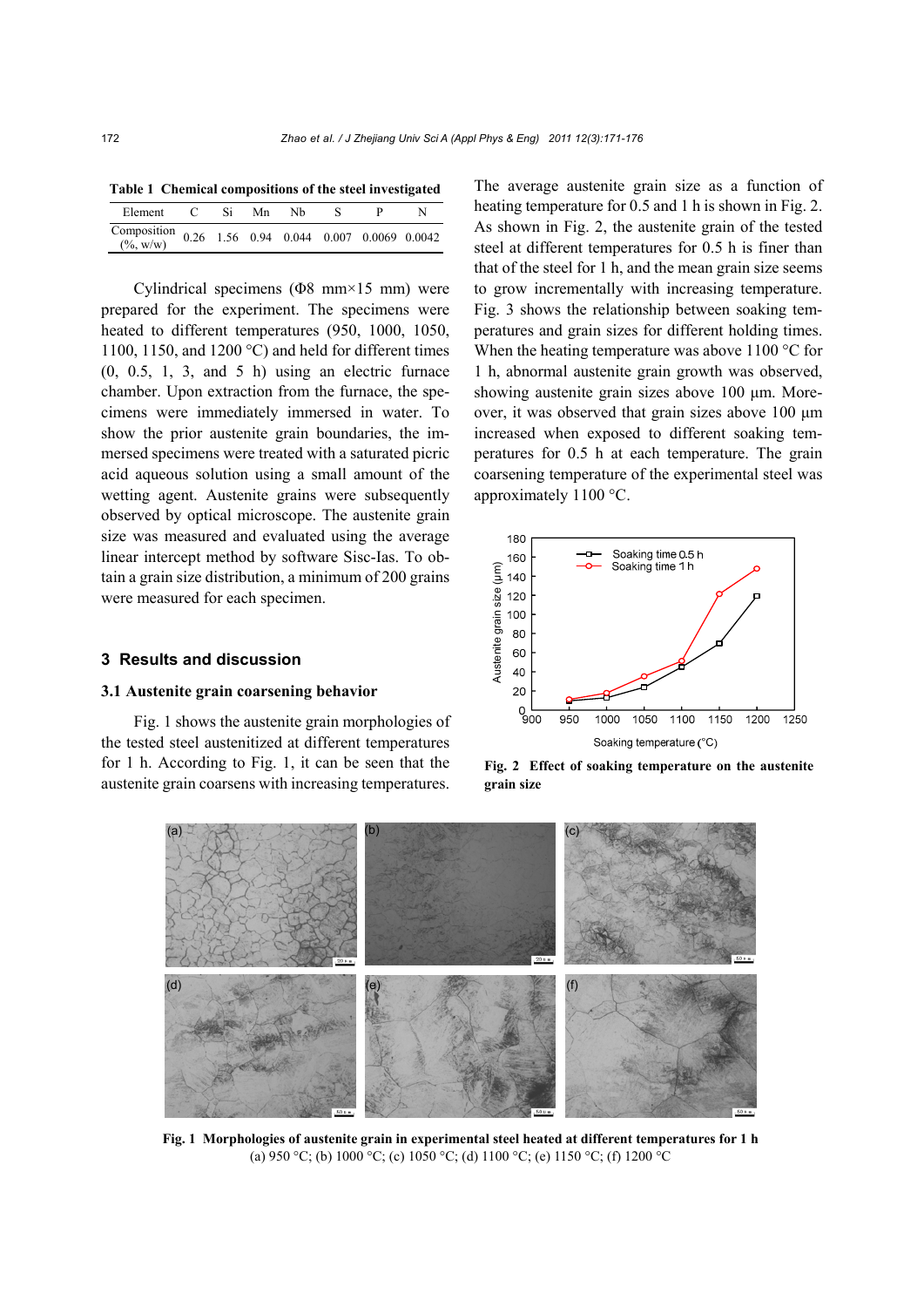

**Fig. 3 Relationships between soaking temperatures and percentages of grain sizes for holding times of 1 h (a) and 0.5 h (b)** 

It has been well established that austenite grain size of microalloyed steels during the heating process is strongly dependant on the amount and size of pinning precipitates. Zener (1948) first developed a theory to describe the relationship between grain size and particles as

$$
D = \frac{4}{3} \times \frac{d}{f_v},\tag{1}
$$

which can be simplified as

$$
D = k \times \frac{d}{f_v},\tag{2}
$$

where *D* is the average grain size, *k* is a constant, and *d* and  $f<sub>v</sub>$  are the size and volume fraction of second phase particles, respectively.

The principles of second phase particle coarsening kinetics are formulized in the following equation (Lifshitz and Slyozov, 1961):

$$
d^3 - d_0^3 = \frac{8\sigma t VDC_s}{9RT},\tag{3}
$$

where *d* is the final particle radius,  $d_0$  is the initial

particle radius,  $\sigma$  is the interfacial energy (800  $\times 10^{-7}$  J/cm), *V* is the molar volume of second phase particles ( $V_{\text{NbC}}$ =13.75 cm<sup>3</sup>/mol), *D* is the diffusivity of solute in matrix, *t* is the time for particle coarsening (s), *C*<sup>s</sup> is the concentration of the saturated solution, *R* is the universal gas constant (8.314 J/(mol·K)), and *T*  is the absolute temperature (K).

Diffusivity (cm<sup>2</sup>/s) of Nb in austenite (Nordberg and Aronsson, 1968) is formulized as

$$
D_{\text{Nb}} = 0.83 e^{-266 \, 500/RT}, \tag{4}
$$

$$
log([Nb] \cdot [C]) = 2.96 - 7510/T, \tag{5}
$$

where [Nb] and [C] are the percentages of Nb and C in solution in austenite, respectively.

Eq. (2), a simple explanation for the evolution of austenite grain size with the soaking temperature is found (it is well known that Nb dissolved into austenite during soaking and Ostwald ripening occurs during the holding process). According to Eq. (5) (Nordberg and Aronsson, 1968) and the stoichiometric relation of Nb:C (7.74), the Nb in solid solution and precipitation as a function of soaking temperature are shown in Fig. 4. According to Fig. 4, there is more Nb in solution and less Nb precipitated with increases in soaking temperature. Meanwhile, the initial particle radius is approximately 10 nm (Manohar *et al*., 1996). Considering an initial mean particle radius of NbC,  $d_0$ =10 nm, and  $t$ =3600 s, we can estimate particles coarsening with increasing soaking temperatures as given in Fig. 5.

In summary, due to particle coarsening and a low volume fraction of second phase particles, during the soaking process, austenite grains grow slowly when below the critical temperature, but increase rapidly when above it.



**Fig. 4 Nb in solid solution and precipitation as a function**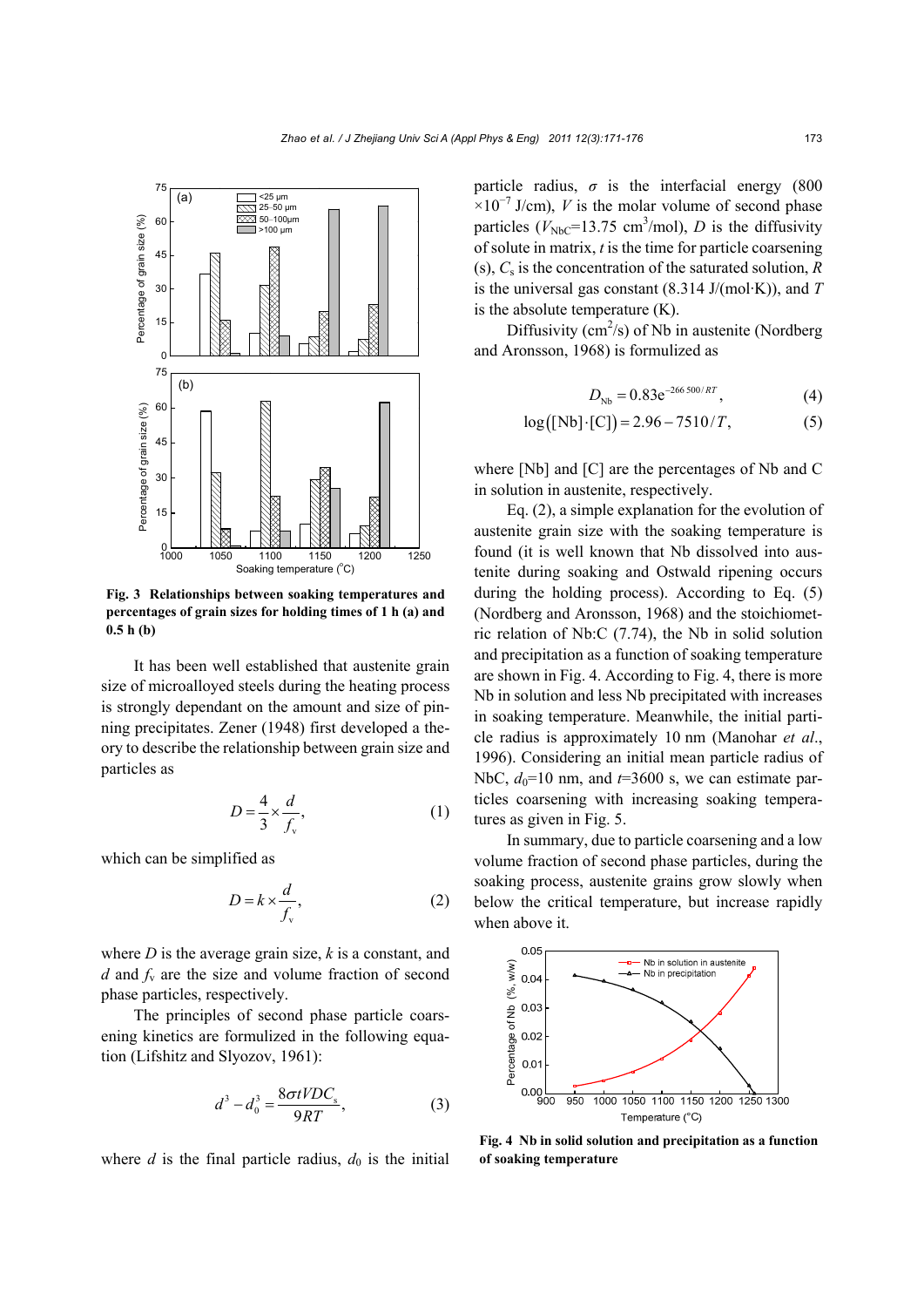

**Fig. 5 Predicted particle coarsening in correlation to soaking temperature** 

#### **3.2 Activation energy for austenite grain growth**

At present, most empirical models, which describe grain growth behavior of austenite, are based on the Sellars model (Sellars and Whiteman, 1979). This model relates the austenitic grain diameter  $\overline{D}$  to the soaking time *t* and the absolute soaking temperature *T* by the following equation

$$
\overline{D}(t)^n - \overline{D}_0^n = A e^{-Q_g/RT} \cdot t, \qquad (6)
$$

where  $\overline{D}_0$  is the initial average grain diameter,  $\overline{D}(t)$ is the final average grain diameter, *t* is the holding time,  $Q_{g}$  is the activation energy for grain growth, and *n* and *A* are constants that depend on material composition and processing conditions.

Due to the initial average grain size  $\overline{D}_0$  being small as compared to the final average grain size  $D(t)$  after holding time *t*, Eq. (6) can be simplified using the following equations

$$
\overline{D}(t)^n = A e^{-Q_g/RT} \cdot t, \qquad (7)
$$

when the soaking time is constant, we obtain

$$
\ln \overline{D} \propto (-Q_{\rm g}/nRT). \tag{8}
$$

According to Eq. (8), the relationship between ln  $\overline{D}$  and 1/*T* is linear, and (− $Q_g/nRT$ ) is the rate of slope. In Fig. 6, this linear relationship between  $\ln \overline{D}$ and 1/*T* is clearly seen when the experimental steel soaks for 1 h at different soaking temperatures.



**Fig. 6 Relationship between austenite grain diameter** 

According to Fig. 6,  $\ln \overline{D}$  can be expressed as

$$
\ln D_{1h} = -19\,573.3/T + 18.35,\tag{9}
$$

$$
\ln D_{0.5\,\mathrm{h}} = -18\,692.7/T + 17.4,\tag{10}
$$

$$
\frac{Q_{\rm g}}{n} = \frac{19\,573.3 + 18\,692.7}{2} \times 8.314 \approx 159\,071.8\,\,\text{(J/mol)}.\tag{11}
$$

Using the above equations, Eq. (6) can be defined as

$$
\overline{D}(t)^n = A e^{-159071.8n/RT} \cdot t, \qquad (12)
$$
  

$$
A=1.03\times10^{16} \text{ }\mu\text{m/s}, n=2.5, Q_g=397679.5 \text{ J/mol}.
$$

The mathematical model for austenite grain growth during the soaking process can, therefore, be expressed as

$$
\overline{D}(t)^{2.5} - \overline{D}_0^{2.5} = 1.03 \times 10^{16} \times e^{-397\,679.5/RT} \times t. \tag{13}
$$

The curves of calculated austenite average grain size and measured size for different heating temperatures are shown in Fig. 7. From Fig. 7, the curves demonstrate a reasonable agreement between calculated and experimental measurements.

#### **3.3 Isothermal growth behavior of austenite grain**

Morphologies of austenite grain austenitized at 1000 °C for different holding times  $(0, 0.5, 1, 3, \text{ and})$ 5 h) are shown in Fig. 8. The austenite grain coarsening behavior as a function of soaking time is shown in Fig. 9. From Fig. 9, the relationship of average grain size and soaking time follows a parabolic relation. Up to a soaking time of 1 h, the grains grow rapidly, and then decrease after 1 h.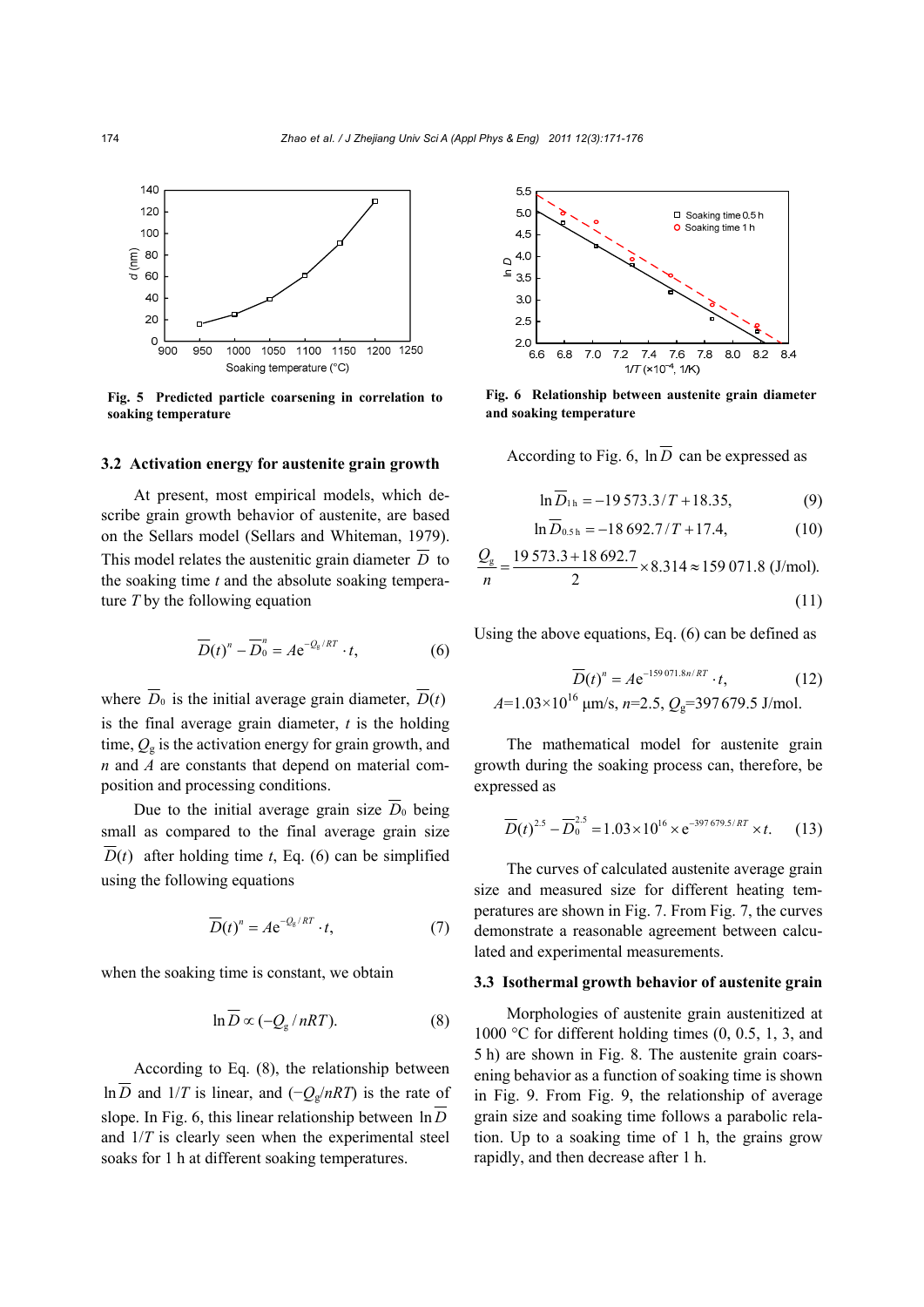

**Fig. 7 Comparison of calculated austenite average grain size and measured size for different heating temperatures**

Beck's equation (Beck *et al*., 1948) has generally been utilized to analyze isothermal grain growth kinetics, and is represented as

$$
\overline{D} = kt^n, \tag{14}
$$

where  $\overline{D}$  is the average grain diameter, *t* is the holding time, and *n* and *k* are the time exponent and rate constant, respectively (Sangho *et al*., 2004), which are experimentally dependent on material and temperature.

According to Fig. 9, the relationship between average grain size  $\overline{D}$  and holding time *t* at 1000 and 1100 °C can be expressed as follows:

$$
\overline{D}_{1000\degree \text{C}} = 0.9t^{0.36},\tag{15}
$$

$$
\overline{D}_{1100\degree\text{C}} = 2.25t^{0.38}.\tag{16}
$$

Fig. 10 demonstrates that the calculated austenite average grain size is in agreement with the measured size for different holding times.



**Fig. 9 Effect of soaking time on average grain diameter**

**Fig. 10 Comparison of calculated austenite average**